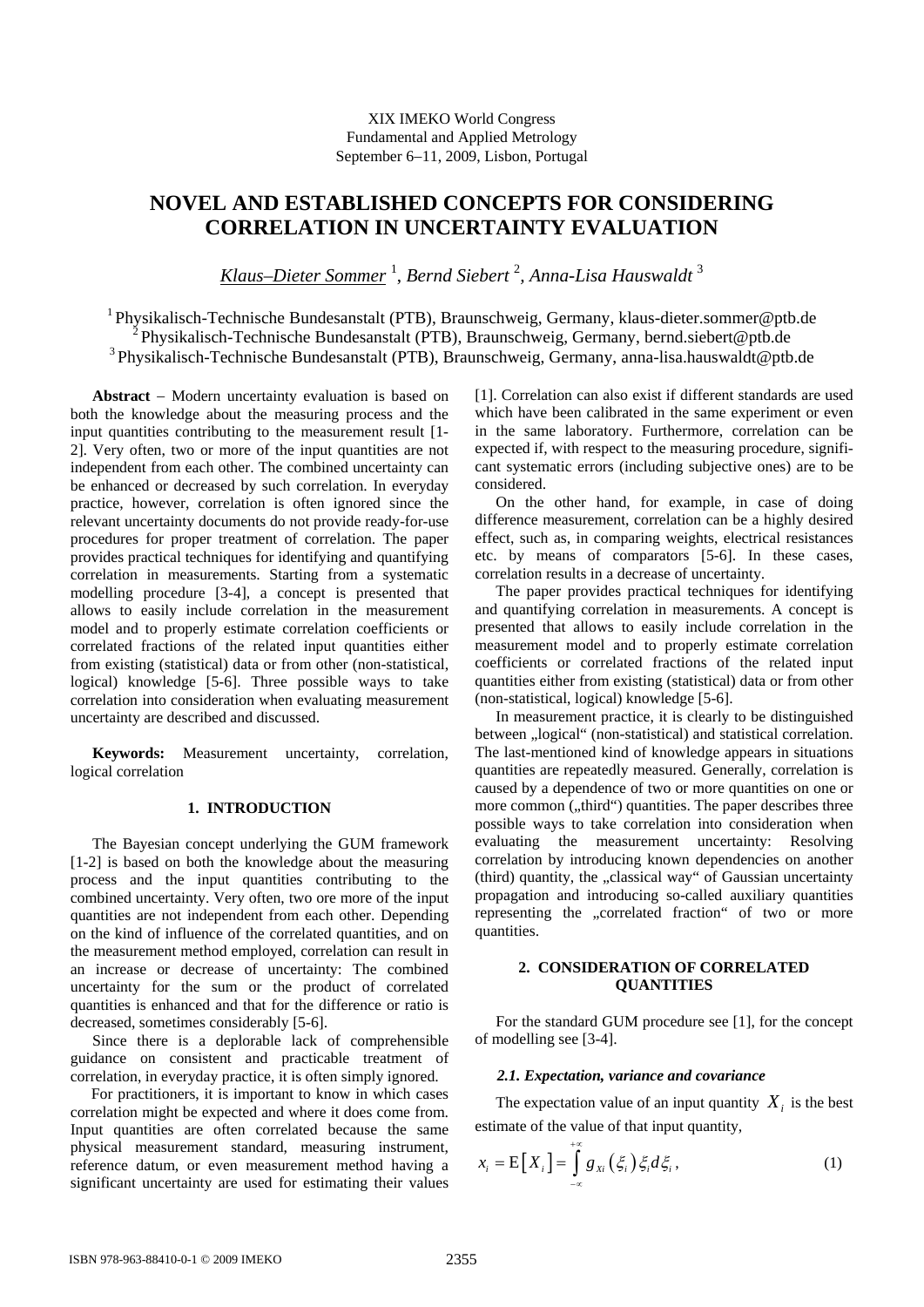and its standard deviation is the uncertainty  $u_{xi}$  associated with this estimate,

$$
u_{xi} = \sqrt{\text{Var}\big[X_i\big]} = \left\{\int_{-\infty}^{+\infty} g_{xi}\left(\xi_i\right) \left(\xi_i - x_i\right)^2 d\xi_i\right\}^{1/2}.
$$
 (2)

The covariance of two (random) variables  $X_i$  and  $X_j$  is a measure of their mutual dependence [1]. It is defined by

$$
Cov[X_i, X_j] = E[(X_i - x_i)(X_j - x_j)] = u_{\text{axy}}.
$$
 (3)

The covariance can also be expressed by the product of individual variances  $u_{xi}$  and  $u_{xi}$  and the correlation coefficient

$$
r_{ij}: u_{\text{xiv}} = u_{\text{xi}} \cdot u_{\text{xi}} \cdot r_{ij}. \tag{4}
$$

The correlation coefficient characterizes the strength of interdependence of the quantities  $X_i$  and  $X_j$ . Its value is *zero* if these quantities are completely independent of each other and it tends to be  $(\pm)$  *unity* if there is an unambiguous functional relationship between them. A detailed interpretation of the meaning of the correlation coefficient with the example of a linear regression of two quantities  $X_i$ and  $X_i$  from observed data is given in [6].

#### *2.2. Correlated quantities in modelling*

When carrying out modelling, it is an indispensable prerequisite that the input quantities being correlated really appear in the cause-and-effect relationship and in the model equation respectively [3-4].

If, for example, a standard weight *W*s is established by two individual (patched) weight pieces SRC1 and SRC2, this is clearly to be represented in the cause-effect relationship (see Fig. 1). In case of this example shown in Fig. 1, due to their calibration within the same experiment and the same laboratory respectively, the (unknown) errors of the patched standards used,  $\delta W_{S1}$  and  $\delta W_{S2}$ , and, thus, their weighing values  $W_{S1}$  and  $W_{S2}$  can be assumed to be correlated quantities. This correlation might be caused by using the same standard (of higher order) and the same weighing apparatus for their calibration.



Fig. 1. Example: Depiction of using "patched" standards for the calibration of a scale, (a) illustration, (b) cut-out of the respective cause-effect relationship. Symbols see text

Therefore, the mathematical cause-effect relationship for the patched standard must always read

$$
W_{\rm S} = W_{\rm S01} + W_{\rm S02} - \delta W_{\rm S1} - \delta W_{\rm S2} \tag{5}
$$

where  $W<sub>S01</sub>$  and  $W<sub>S02</sub>$  are the nominal weighing values of the weights and  $\delta W_{S1}$  *and*  $\delta W_{S2}$  are the respective errors.

Another example, taken from the GUM [1], is given with Fig. 2: The partial resistance of a resistance decade that are considered to be correlated are to be treated as separate elements  $R_1, ..., R_{10}$  to be associated with individual expectations and uncertainties. Therefore, the combined resistance  $R_{\text{DEC}}$  in the mathematically expressed cause-and-



Fig. 2. Illustration of the calibration of a resistance decade with a standard resistance (see GUM [1] 5.2.2 and F.1.2.3)

Wrongfully, often one uses  $R_{\text{Dec}} = 10 \cdot R_1$  that corresponds with a correlation coefficient  $r = 1$ . The example shows that for the inclusion of correlated quantities, the same modelling components and the same concept for establishing the measuring chain as for uncorrelated measurements can be utilized [3-4]. But it is an absolutely indispensable prerequisite that the correlated quantities do appear in the model equation.

#### **3. ORIGIN OF CORRELATION**

 For practitioners it is important to know where correlation might be expected and where it does come from. Correlation is present in many measurements and, dependent on the model for the evaluation of uncertainty, it enhances or decreases the combined uncertainty.

 In practice, input quantities are often correlated because the same physical measurement standard, measuring instrument, reference datum, or even measurement method having a significant uncertainty is used in the estimation of their values [1]. This may be comprehensible illustrated with the example of the determination of a rectangular area by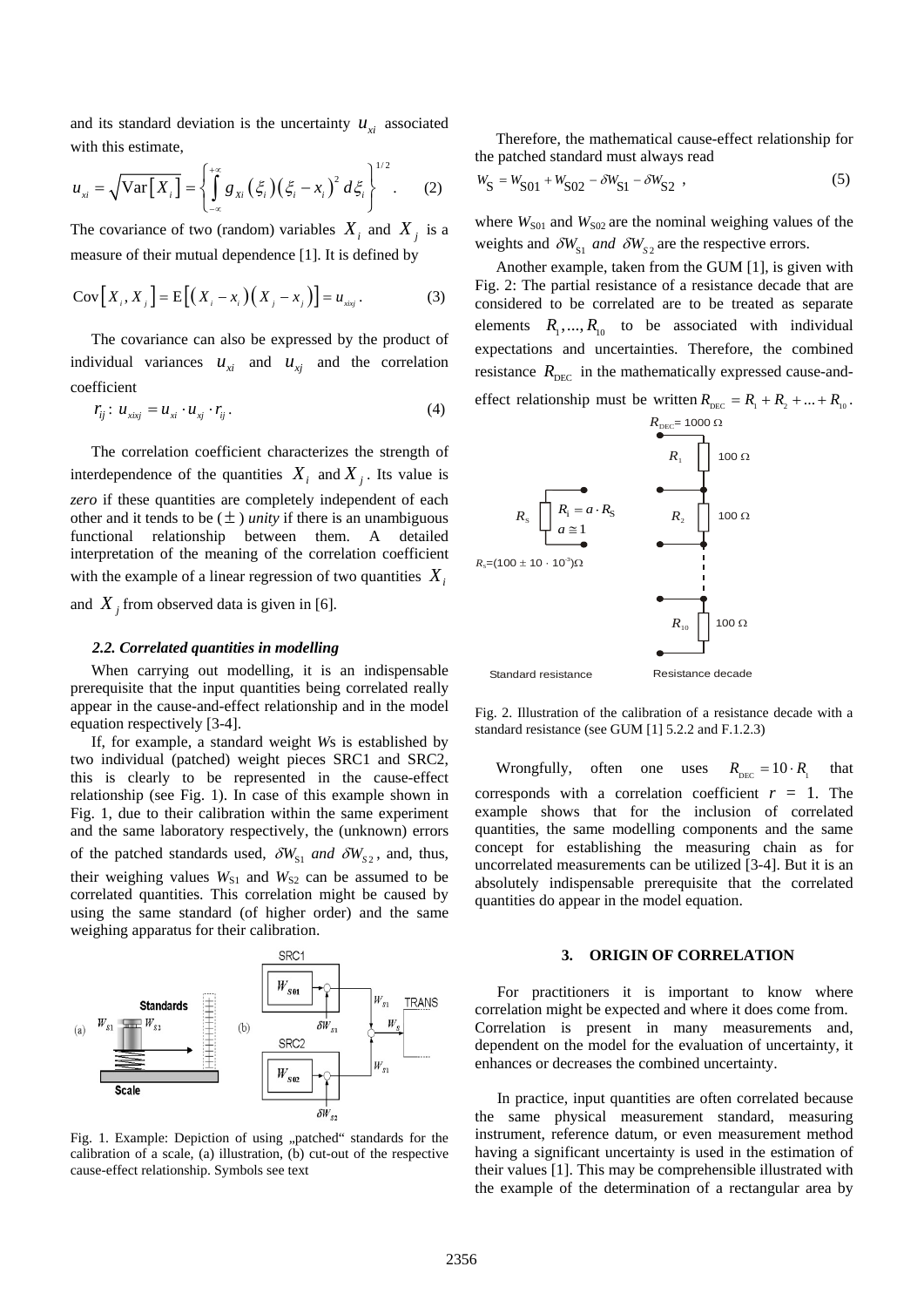measuring the length and the width by means of the same measuring instrument.

 The above statement applies also if different standards are used but these standards have been calibrated in the same experiment or even in the same laboratory (see the example depicted in Fig. 1).

 Furthermore, correlation can be expected if, with respect to the measuring procedure, significant systematic errors (including subjective ones) are to be considered.

 On the other hand, correlation is a highly desired effect in case of doing any difference measurement, such as, for example, comparing weights, electrical resistances etc. by means of a comparator [6]. In these cases, correlation results in a decrease of uncertainty.

 In measurement practice, is clearly to be distinguished between "logical" (non-statistical) and statistical correlation. The latter appears in situations where quantities are repeatedly measured (see 4.1) and the former is caused by a dependence of two or more quantities on one or more common ("third") quantities.

# **4. MATHEMATICAL TREATMENT OF CORRELATION**

#### *4.1. Statistical correlation*

Both, statistical and logical correlations are based on systematic effects. For mathematical treatment, the so-called statistical correlation is the simplest case. It is related to repeated measurements (observations); e.g. of the quantities  $X_i$  and  $X_i$ . Then, the covariance associated with the expectation values can be calculated by

$$
u_{\rm xixj} = \frac{1}{n(n-1)} \sum_{k=1}^{n} \left( q_{ik} - \overline{q}_{i} \right) \left( q_{jk} - \overline{q}_{j} \right) , \tag{6}
$$

where  $q_{ik}$  and  $q_{jk}$  are the individual observations of the

quantities  $X_i$  and  $X_j$ , and  $\overline{q} = \frac{1}{n} \sum_{k=1}^{n}$  $1 \rightleftharpoons$  $\overline{q} = \frac{1}{n} \sum_{k=1}^{n} q_k$ . The correlation

coefficient,  $r_i$ , can easily be derived from the above

estimated covariance by 
$$
r_{ij} = \frac{u_{xixj}}{u_{xi} \cdot u_{xj}}
$$
 [1]. (7)

In accordance with the ISO-GUM procedure [1], correlation is to be taken into account by Gaussian uncertainty propagation.

To demonstrate this, we study two simple models:

$$
Y_{+} = X_{i} + X_{j} \text{ and } Y_{-} = X_{i} - X_{j}. \tag{8}
$$

Assume, we generate *n* samples of possible values  $(q_{\mu}, q_{\mu})$  and, using standard statistical procedures, compute the mean values, the experimental standard deviations of the means and the covariance associated with the mean values. For the expectation values we obtain

$$
y_{\pm} = \bar{x}_i \pm \bar{x}_j \,. \tag{9}
$$

Gaussian uncertainty propagation yields

$$
u_{y+}^2 = u_{xi}^2 + u_{xj}^2 + 2u_{xixj} \text{ and } u_{y-}^2 = u_{xi}^{-2} + u_{xj}^2 - 2u_{xixj} \qquad (10)
$$

respectively.

## *4.2. "Logical" (non-statistical) correlation*

"Logical" correlation is always caused by the dependence of two or more quantities on one (or more) common (third) quantity. For formal description we consider that at least two given quantities  $X_i$  *and*  $X_j$  may be influenced by a set of  $n$  quantities  $\mathbf{Q}_{L} = (Q_1, ..., Q_i, ..., Q_m)^T$ .

For instance, consider the determination of the area of a rectangle  $A_r$  by measuring the height  $H$  and width  $W$  by means of the same instrument. The simplest model would be given by

$$
A_{r} = H \cdot W \tag{11}
$$

Assume the model functions (of the type (9)) for the input quantities *H* and *W* are:

$$
H = f_{H} \left( h, \delta H, \Delta M_{H} \right) = h + \delta H + \Delta M_{H} \text{ and}
$$
  
 
$$
W = f_{W} \left( w, \delta W, \Delta M_{W} \right) = w + \delta W + \Delta M_{W},
$$
 (12)

where *h* and *w*are the values indicated by the instrument used,  $\delta H$  and  $\delta W$  are quantities that account for various (random) effects and imperfections, in particular for the finite resolution of the instrument, and  $\Delta M$  is the quantity that accounts for the instrumental error of the instrument used and, therefore, for a joint uncertainty contribution of the quantities *H* and *W*. The model for the measurand  $A_r$ would then be given by:

$$
A_r = (h + \delta h + \Delta M_H)(w + \delta W + \Delta M_W) \tag{13}
$$

In this case of "logical" correlation of type-B evaluated quantities, the "statistical" Equations (6) and (7) cannot be used to determine the resulting correlation coefficient. Nevertheless, the GUM [1] uses the covariance and the correlation coefficient for calculating the measurement uncertainty.

The quantities,  $X_i$  and  $X_j$  that depend on the same set of quantities  $Q_1, ..., Q_n, ..., Q_m$  have the expectations  $q_i = E[Q_i]$ . Therefore, the covariance associated with the expectations  $x_i$  and  $x_j$  can be estimated by [1]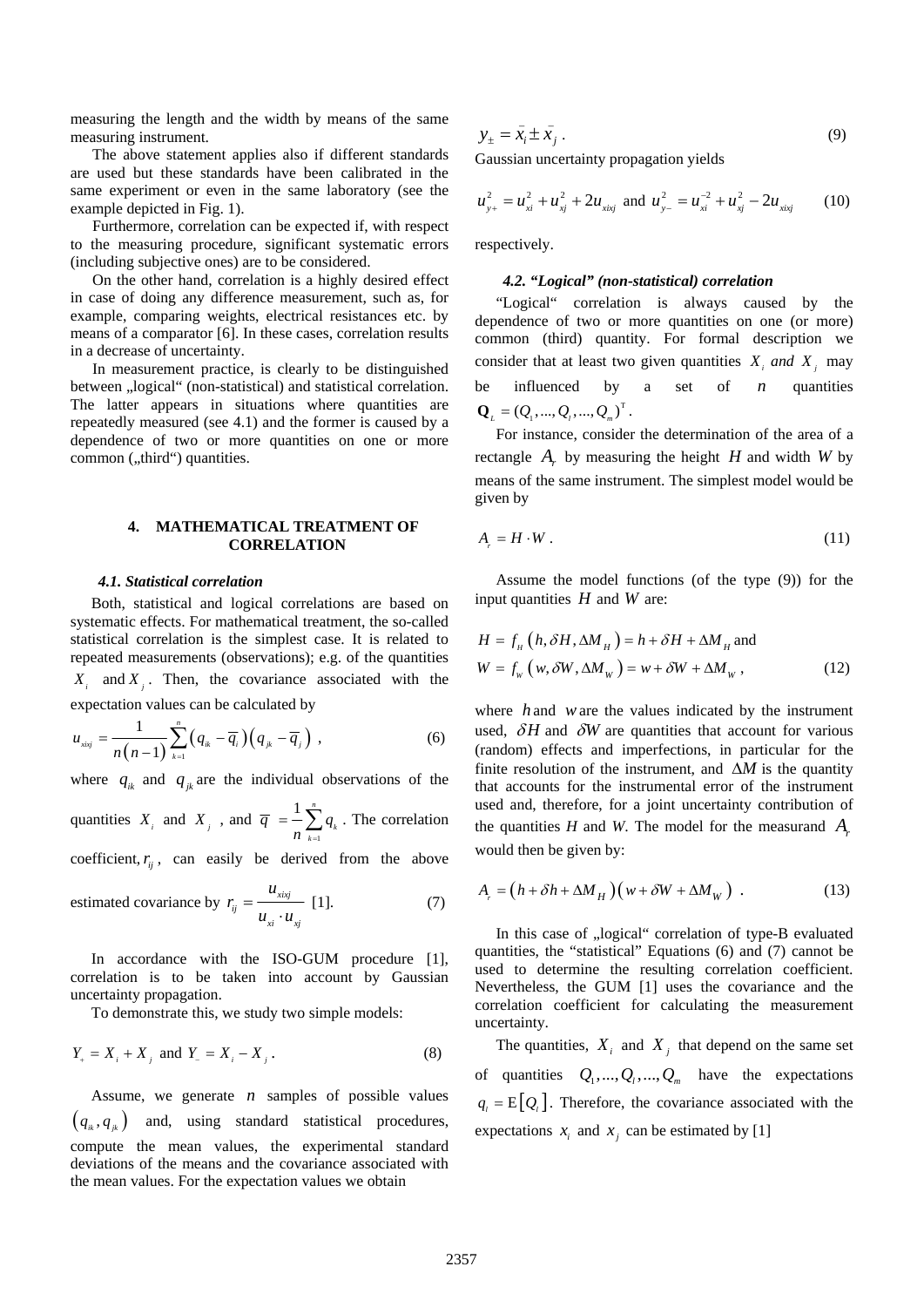$$
u_{\scriptscriptstyle xixj} = \sum_{l=1}^{m} \frac{\partial f_i}{\partial q_l} \cdot \frac{\partial f_j}{\partial q_l} \cdot u_{\scriptscriptstyle ql}^2 \tag{14}
$$

where  $X_i = f_i(Q_1, ..., Q_m)$  and  $X_i = f_i(Q_1, ..., Q_m)$ .

## *4.3. Correlation in uncertainty calculation*

Generally, there are three possible ways to take correlation into consideration when evaluating the combined measurement uncertainty:

- a. If the relationship between the correlated quantities can unambiguously be expressed, e.g. in case of knowing their functional dependencies on another (third) quantity, this relationship should be introduced in the model equation. This way will result in resolving the correlation. If possible, this way is to be preferred.
- b. If the correlation coefficient(s) or the respective covariance(s) is/are sufficiently well known, they can be taken into account and propagated as recommended by the GUM [1], i.e. using the Gaussian uncertainty propagation.
- c. Since correlation is always related to systematic effects, one can formally introduce an auxiliary quantity that "represents" the correlated fraction of the quantity. In some cases, if the physics of the measurement is well known, this allows to resolve correlation straightforward by modelling explicitly the dependence of two or more input quantities on the same systematic effect expressed by the auxiliary quantity [5-6].

### *Way a:*

Starting with the example given above (see 3.2), the easiest way to calculate the measurement uncertainty is to directly utilize the model equation (13).

For greater ease in writing, we introduce  $\delta H_h = \delta H/h$ ,  $\delta W_w = \delta W/w$ , and analogously  $\Delta M_\mu$  and  $\Delta M_w$ . We know that the quantities *H* and *W* (see example above) are correlated due to their common dependence on the measurement error of the instrument used. The model for the area  $A<sub>r</sub>$  may then be written as

$$
A_r = h \cdot w \left( 1 + \delta H_h + \Delta M_H + \delta W_w + \Delta M_W \right) \tag{15}
$$
  
+ 
$$
h \cdot w \left( \delta H_h \left( \delta W_w + \Delta M_W \right) + \left( \delta W_w + \Delta M_W \right) \right),
$$

and the best estimate for the value of  $A<sub>r</sub>$  is its expectation. We assume that  $E[\delta H] = E[\delta W] = E[\Delta M] = 0$ . This leads to

$$
a_r = E[A_r] = hw(1 + E[\Delta M_H \cdot \Delta M_w])
$$
  
= hw + u<sup>2</sup>(E[\Delta M]) (16)

The term  $u_{\scriptscriptstyle \Delta M}^2 = u^2 \left( E \left[ \Delta M \right] \right)$  would not appear if one uses a linear model. Therefore, this term can usually be neglected. Assuming this, the linearized model is obtained:

$$
A_r = h \cdot w + w \delta H + h \delta W + \Delta M \left( h + w \right) \,. \tag{17}
$$

From this model, one can compute the uncertainty as

$$
u_{ar}^{2} = w^{2} u_{\delta H}^{2} \cdot h^{2} \cdot u_{\delta W}^{2} + u_{\delta M}^{2} \cdot (h + w)^{2} , \qquad (18)
$$

where for the ease in writing the same symbol is used for the quantity and for its value.

#### *Way b:*

In practice one is often not given a detailed uncertainty budget for the input quantity but only a combined uncertainty and an estimated correlation coefficient and the correlation coefficient for any two or more measurements is  $r_{112}$ . By inspection of the relationships in (11) one may infer that

$$
u_{i1}^2 = u_{\delta H}^2 + u_{\Delta M}^2 = u_{i2}^2 = u_{\delta W}^2 + u_{\Delta M}^2
$$
, and

$$
r_{112} = \frac{\text{Cov}[L_1, L_2]}{u_1 \cdot u_{12}} = \frac{u_{\Delta M}^2}{u_1 \cdot u_{12}} \Rightarrow u_{\Delta M}^2 = r_{1112} \cdot u_1^2 \tag{19}
$$

The uncertainty associated with the area could then be computed by means of the well-known formula

$$
u_{ar}^2 = l_2^2 u_{11}^2 + l_1^2 u_{12}^2 + 2l_2 u_{11} \cdot u_{12} l_1 \cdot r_{112}.
$$
 (20)

Because of  $u_{1} = u_{12}$  (see example above) one obtains:

$$
u_{ar} = u_1 \cdot \sqrt{l_1^2 + l_2^2 + 2 \cdot l_1 l_2 \cdot r_{112}} \,. \tag{21}
$$

This is fairly simple and can be used in corresponding cases. However, in case of more complex models, this simple approach may fail.

# *Way c:*

The way is to introduce an auxiliary quantity  $X_c$  that is presumed to cause correlation. For reasons that so will be evident, we represent now any quantity *X* by

$$
X = x + u_x \cdot X_{\text{Std}}
$$
 (22)

where  $x = E[X]$  and  $Var[X_{\text{Sud}}] = E[(X_{\text{Sud}})]^2 = 1$  [6].

Using this form, one can represent the correlated quantities, e.g. the diameter *D* and the height *H* of a given cylinder, as a sum or difference of an uncorrelated and an auxiliary quantity that accounts for correlation:

$$
D = d + u_{\text{du}} \cdot D_{\text{u,Std}} + u_{\text{xc}} \cdot X_{\text{c,Std}} \text{ and}
$$
 (23)